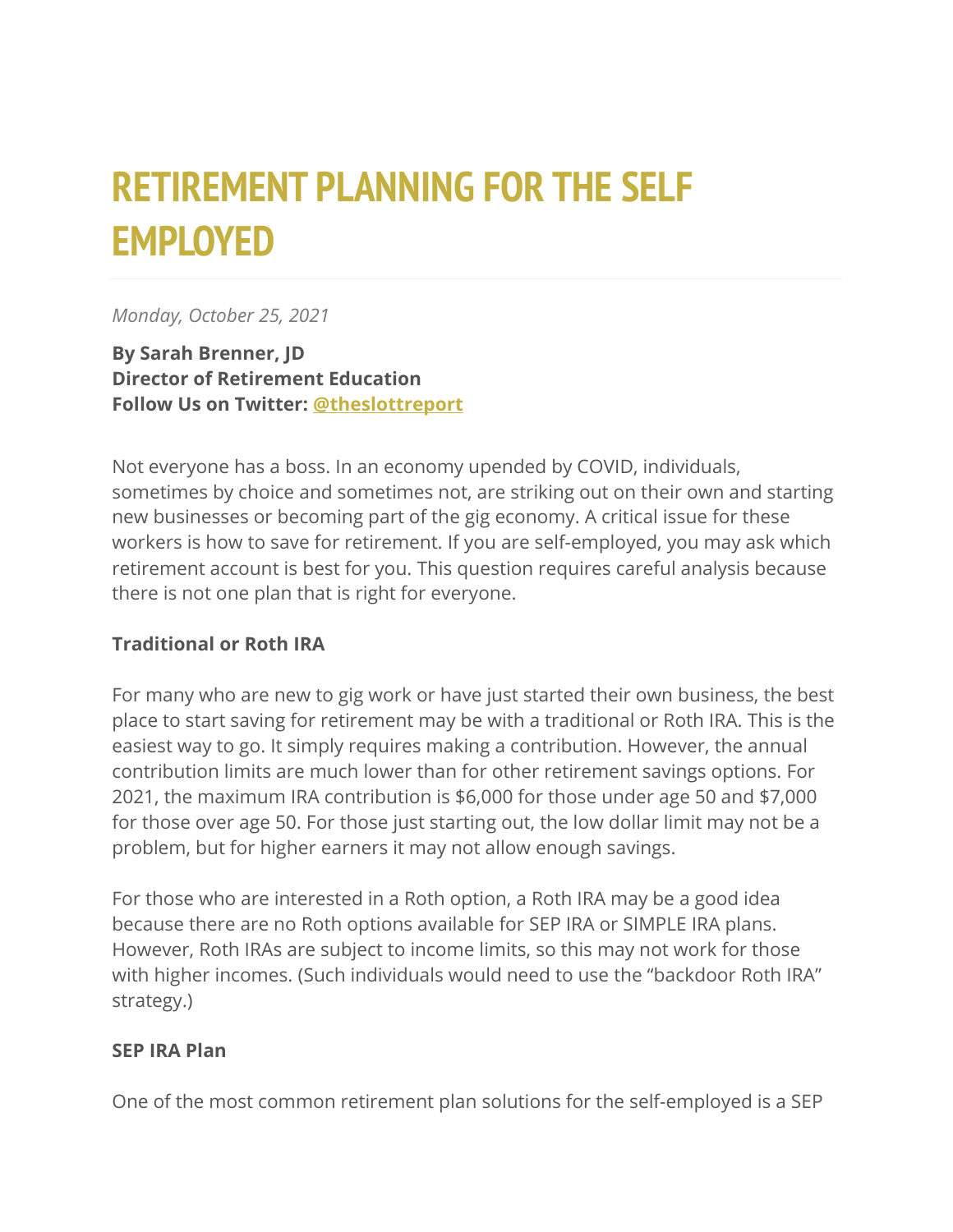IRA plan. These plans are inexpensive to adopt and administer. However, SEP IRAs only allow employer contributions – not elective deferrals.

SEP IRA plans offer a great deal of flexibility. Contributions do not have to be made each year and the amount can vary. The plan also does not have to be established or funded until the business's tax-filing deadline, including extensions.

The SEP limit for 2021 for self-employed individuals is 20% of up to \$290,000 of compensation (adjusted net earnings), limited to a maximum annual contribution of \$58,000. (For a SEP for businesses not self-employed, the limit is the same, except "25%" is substituted for "20%.")

### **SIMPLE IRA Plan**

SIMPLE IRAs can also be adopted by self-employed individuals. Generally, a business can only adopt this plan if it employed 100 or fewer people during the previous calendar year and it is the only plan sponsored by the employer.

Unlike SEP IRAs, SIMPLE IRAs allow salary deferrals. For 2021, the salary deferral limit is \$13,500, but there is an additional \$3,000 catch-up contribution for anyone age 50 and older. These plans also require an annual employer contribution. The annual employer contribution must be either a dollar-for-dollar matching contribution (not to exceed 3% of compensation) or a 2% non-elective contribution. (If a matching contribution is made, compensation is not limited. If a non-elective contribution is made, compensation is limited to \$290,000 for 2021).

A self-employed individual stands in the shoes of both employee and employer. For 2021, the maximum SIMPLE IRA contribution available would be \$33,000 (\$16,500 in salary deferral + \$16,500 in employer match).

## **Solo 401(k) Plan**

A one-participant 401(k) plan is sometimes referred to as a "solo-401(k)," "individual 401(k)" or "uni-401(k)." A key point to understand is that a solo 401(k) is simply a type of 401(k) plan and is subject to many of the regular 401(k) rules. However, because there can be no employees (other than the self-employed individual and the spouse), these plans are exempt from complicated discrimination testing.

A self-employed individual can contribute both: